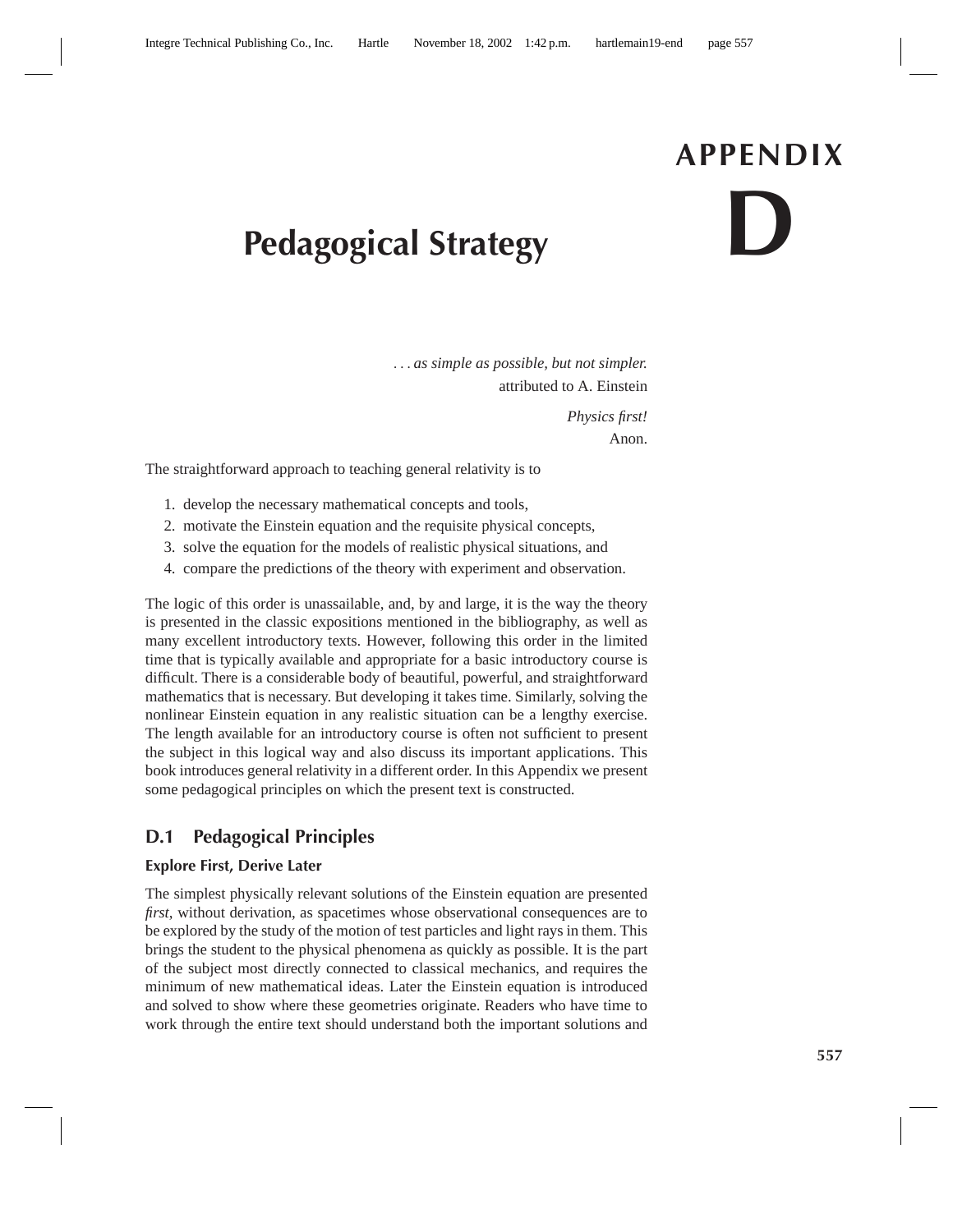#### **558 Appendix D** Pedagogical Strategy

their origin. But those who stop earlier will at least have understood some of the basic phenomena for which curved spacetime is important.

## **Only the Simplest Examples**

The simplest solutions of the Einstein equation are the most physically relevant. The Sun is approximately spherical, the universe is approximately homogeneous and isotropic, and detectable gravitational waves are weak and approximately planar. Only the simplest physically relevant spacetimes of general relativity are presented. Thus we discuss black holes with mass and angular momentum but not charge, spherical gravitational collapse quantitatively but nonspherical collapse only qualitatively, homogeneous, isotropic cosmologies but not anisotropic ones, weak gravitational waves in flat spacetime but not nonlinear waves or waves in curved spacetime, and spherical stars but not rotating ones.

#### **Introduce New Math Only As Necessary**

Mathematical ideas beyond those in the usual advanced calculus toolkit are introduced only as needed. Only a few additional tools are needed to understand a spacetime geometry and explore it through the motion of test particles and light rays. The basic concepts of metric, four-vector, and geodesics largely suffice. These are introduced in various chapters at the start of Parts 1 and 2 and are sufficient for all the development there. It is not necessary, for example, to develop a general theory of tensors in Parts 1 and 2, because only one tensor—the metric is used. Tensors and the covariant derivative are introduced in Chapter 20. Quantitative measures of curvature are introduced in Chapter 21 as a prerequisite to understanding the Einstein equation.

## **Stress Physical Phenomena and Their Connection to Experiment and Observation**

The Global Positioning System, the orbits of planets and light in the solar system, X-ray binaries, active galactic nuclei, neutron stars, gravitational lensing, gravitational waves, the large-scale structure of the universe, and the big bang are just some of the phenomena in the universe for which relativistic gravity is important. This book stresses the growing connection between general relativity and experiment and observation. Astrophysics and cosmology are home to many of these applications. However, *this is not a text on astrophysics or cosmology.* The connection between theory and observation is typically made by way of only the simplest type of model, and then often only in a qualitative way.

### **Classic Experiments but Not an Overview of Experiment**

No contemporary exposition of general relativity would be complete without describing its experimental confirmation and application to astrophysics. But the inevitable downside to any discussion of experiment and observation is that it will become quickly dated. That is especially the case in gravitational physics,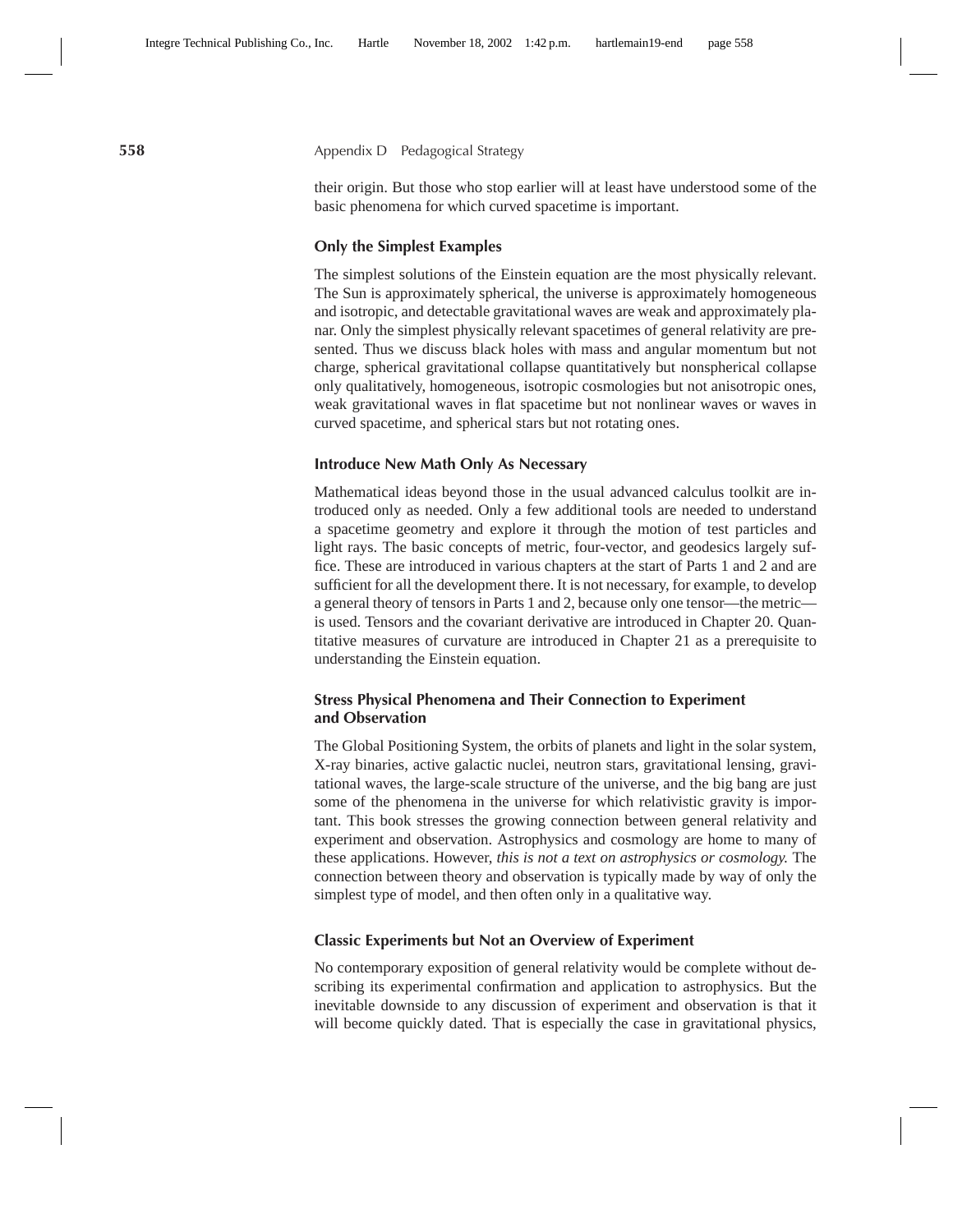D.2 Organization **559**

where the domain of application is growing rapidly at the time of writing and will grow even faster when the gravitational wave detectors now under construction come on line. For this reason the author has not tried to write an overview of the experimental situation, nor necessarily included the latest data, but rather has used classic examples that illustrate the basic methods.

# **D.2 Organization**

#### **Prerequisites**

The main prerequisite is the introductory mechanics course that is typically a standard part of any undergraduate major in physics. Especially important are a grounding in the general principles of mechanics, conservation laws, orbits in the central force problem, and Lagrangian mechanics. An introduction to the variational principle for mechanics will be helpful although an abbreviated discussion is given in Chapter 3. Similarly an introduction to special relativity would be helpful but the discussion in Chapters 4–5 is self-contained. There are passing references to Maxwell's equations, and there are elementary applications of electromagnetism in the boxes, but a detailed course in the subject is not a prerequisite to tackling the main text.

#### **The Three Parts**

The book is divided into three parts. Part 1 introduces the idea that gravity is geometry and reviews the basic parts of Newtonian and special relativistic mechanics that are relevant for general relativity. Part 2 introduces the basic ideas of general relativity and then focuses on understanding the simplest black hole, cosmological, and gravitational wave spacetimes through a study of the motion of test particles and light rays in them. These geometries are presented and analyzed, not derived. They are derived in Part 3 after the mathematics of curvature and the Einstein equation are introduced. Part 3 goes on to give an elementary discussion of the production of gravitational waves and relativistic stars for which the Einstein equation is essential. Within each part the order of the topics is roughly by increasing sophistication—either of mathematical detail or physical concept or both.

#### **Boxes**

The discussion in the boxes is intended to extend and illustrate the basic ideas in the main text. Sometimes a box concerns a related idea (such as Penrose diagrams), sometimes a relevant experiment (such as a modern Michelson–Morley experiment), and sometimes an introduction to a complex phenomenon in which general relativity plays an important role (such as the electromagnetic extraction of energy from rotating black holes). Some of these extensions require modest parts of physics beyond the basic mechanics assumed for most of the main text. The discussion in such cases is typically more qualitative and abbreviated than the standard typical of the main text. The aim of the boxes is not to achieve an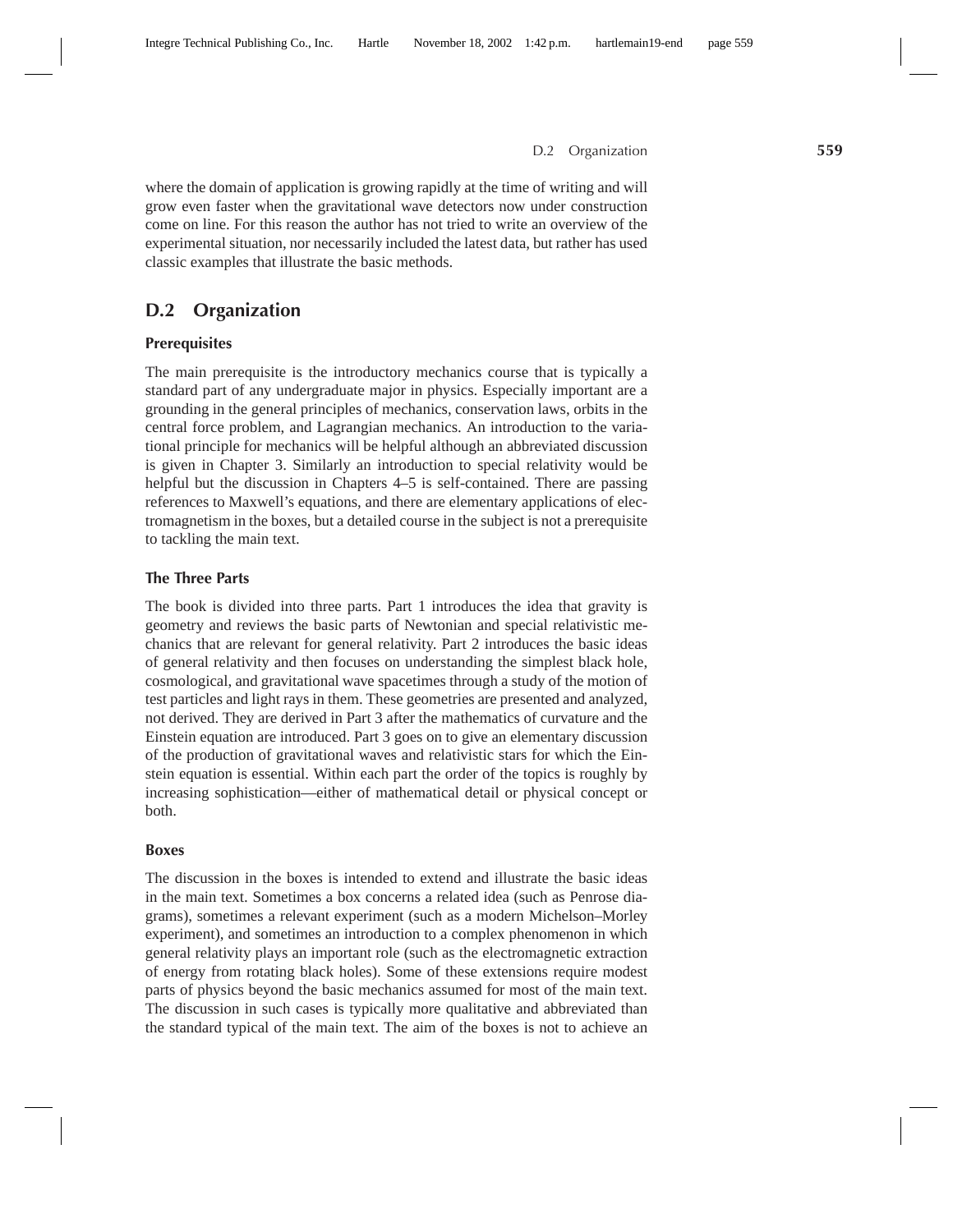#### **560** Appendix D Pedagogical Strategy

in-depth understanding of the subjects treated, but to illustrate some of the ramifications of the main development briefly and qualitatively. Depending on their preparation, students will find some boxes more difficult to understand than others, but it is not necessary to understand any box to understand the main text.

### **Mathematica Notebooks**

Analyzing even the simplest of physical situations in general relativity can sometimes require messy algebra, or lead to differential equations lacking elementary closed-form solutions. To help with this, the following *Mathematica* notebooks are provided on the book website which do some standard algebra and solve some of the most important differential equations.

- Christoffel Symbols and Geodesic Equation
- Shape of Orbits in the Schwarzschild Geometry
- Friedman-Robertson-Walker Cosmological Models
- Curvature and the Einstein Equation

## **Web Supplements**

Some conceptually simple results require lengthy derivations that tend to interrupt the main development. Conventionally these would be relegated to appendices. But to keep the book to a managable length these are housed in the book website.

# **D.3 Constructing Courses**

The text contains more material than can be reasonably covered in a one-quarter (∼ 30 hour lectures) or a one-semester (∼ 45 hour lectures) course. A variety of course plans can therefore be constructed by selecting chapters, or parts of them, in various ways. The following chart shows how the various chapters depend on each other. Student preparation will determine where to start in the first part (Chapters 1 through 5) or how quickly to cover them. Chapters 6–9 introduce some basic ideas and techniques of general relativity. Any selection of later chapters that includes the earlier ones on which they depend could in principle form the basis of a course. For example, a focus on black holes would include Chapters 12–15. A focus on gravitational waves might include Chapters 16, 20–23. The author's own quarter course typically covers Chapters 1–10, 12–13, and then Chapters 17–19 on cosmology or Chapters 20–21 introducing the Einstein equation, depending on class interest.

The author has several times employed the text as the basis for an introductory graduate course. It works well for students who are seeing the general relativity for the first time, are more interested in applications than the general framework, or if there is limited time.